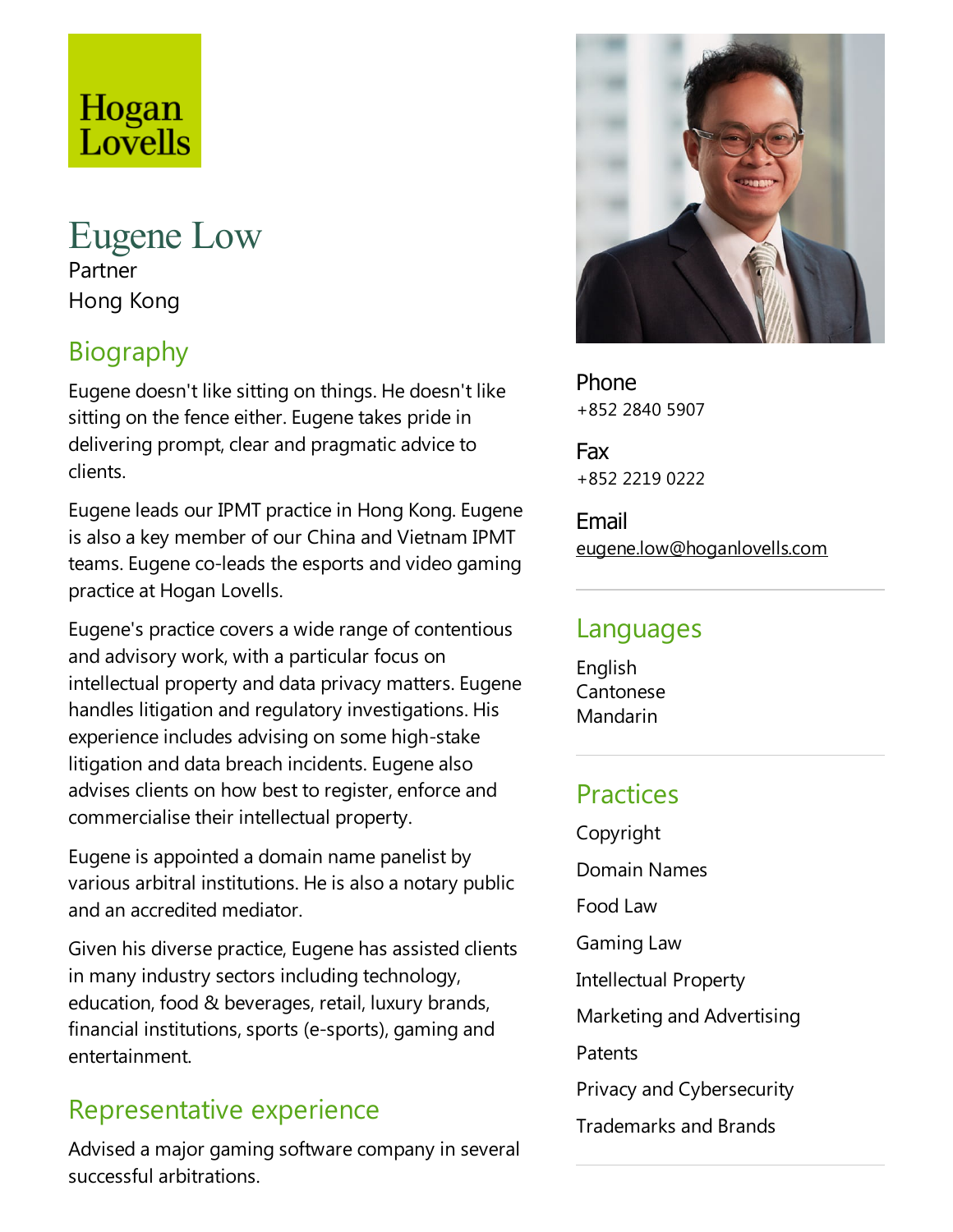Advised on the handling of a headline data breach incident.

Advised on regulatory investigations under Trade Descriptions Ordinance, Personal Data(Privacy) Ordinance, Ombudsman Ordinance, Competition Ordinance.

Advised retailer operators and brand owners in setting up e-commerce platforms and customer loyalty schemes.

Advised various statutory bodies in Hong Kong on dispute-related work (e.g. regulatory investigations, contractual claims, judicial review) and matters involving IP and data privacy.

Represented Tencent in high-profile domain name dispute cases, including the successful recovery of weixin.com (WeChat in Chinese).

Advised in a copyright and encryption-circumvention litigation case in Hong Kong (with Mareva injunctions against the defendants).

Acted for telecom clients in lawsuits concerning the recovery of unlawfully-charged licence fees.

Advised gaming industry clients in IP enforcement, trade marks protection, data privacy, content compliance and contractual matters.

# Awards and rankings

- **Leading individual for Intellectual Property (China),** Chambers Greater China Region, 2022
- **Leading individual for Intellectual Property (Hong** Kong), The Legal 500 Asia-Pacific, 2019-2022
- **Leading individual for Intellectual Property (China),** Chambers Asia-Pacific, 2015-2019
- Patent star, MIP IP Stars, 2018-2022
- Trade mark star, MIP IP Stars, 2020-2022
- Silver for prosecution and strategy (Hong Kong), WTR <sup>1000</sup>, 2019-2022
- Recommended individual for enforcement and

#### Industries

Consumer

- **Education**
- Technology and Telecoms
- Real Estate
- Sports, Media and Entertainment

# Areas of focus

Competition law in Hong Kong Hogan Lovells China Desk

# Education and admissions

### Education

LL.B., The London School of **Economics** 

PCLL (Distinction), The University of Hong Kong

# **Memberships**

Notary Public, Hong Kong Society of **Notaries** 

Panelist, Hong Kong International Arbitration Centre

Panelist, Asian Domain Name Dispute Resolution Centre

Panelist, China International Economicand Trade Arbitration Centre

Panelist, The Forum

Panelist, Asian International Arbitration Centre

Accredited Mediator, Hong Kong Mediation Accreditation Association Ltd